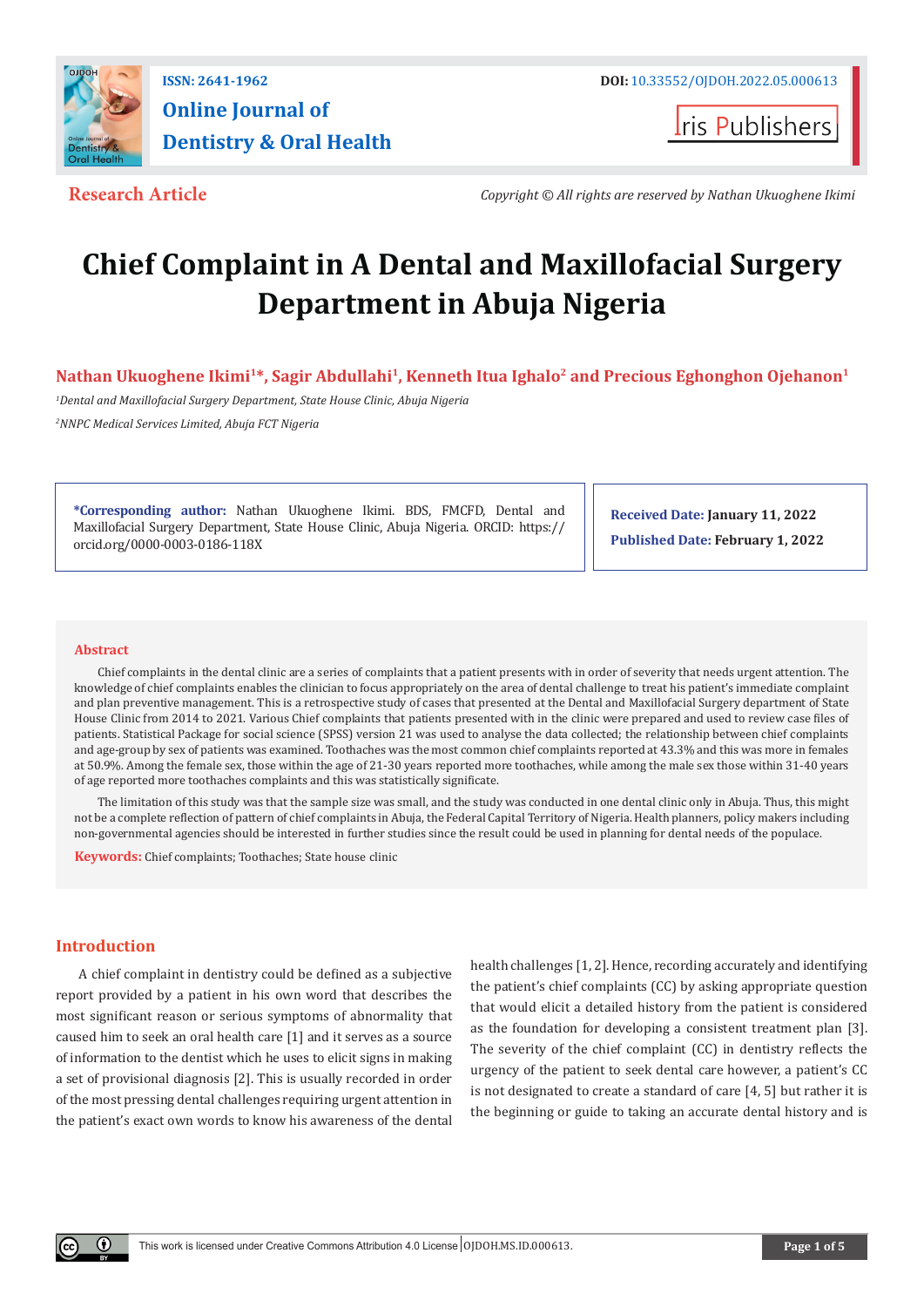usually a short statement describing the symptom or problems that requires dental attention [1].

Studies carried out in Pakistan reported toothache as the CC of patients seeking dental treatment [2], and this is like the report of 31.5% patients, attending the University of Nairobi Dental hospital whose chief complain was pain, while 25.4% had orthodontic related challenges as their CC and finally, 19.7% gave dental tooth decay as their chief complaint [6]. A study in Pelotas, Brazil indicated that the CC of most patients visiting the dental hospital was dental pain originating from dental caries and these ones eventually underwent endodontic treatment [7]. Furthermore, it has been reported that in India, toothache was the chief complaint among dental patients, while oral hygiene and mal-occlusion were the next most common CC [8]. In addition, Akaji, et al. reported on 1663 patients with an average age of 33.218 years, attending the Dental Clinic of the University of Nigeria that almost half of the patients, 49.2% to be precise, recorded tooth dental pain as CC, 7.6% had swelling as CC and 5.7% were at the clinic for dental check-up [9].

In dental practice, it is important to give utmost attention to the problem that brought the patient to the dental clinic and treat appropriately so that the patient leaves the clinic satisfied and the time spent in the dental clinic is thus reduced [4]. The knowledge of the most common chief complain would enable the dentist to focus his attention on that speciality that manages that complaints and plan for more dental materials to handle such cases when patients with them turn up. Moreover, dental public health campaigns would be geared towards enlightening the populace on preventive measures that could be done to reduce incidence of the chief complaints, while making them to appreciate the importance of visiting the dental clinic for dental check-ups early so that serious dental challenges are detected on time and treated to prevent them from developing into more serious challenges in the future [10].

However, literature on CC of patients visiting the dental clinic in Nigeria seems to be scanty from our search and there was none

to the best of our knowledge on study carried out in the northern region of Nigeria. Thus, this study aims to provide an update on the chief complaint of patients residing in Abuja, the Northcentral region of Nigeria so that adequate training and emphasis would be focused on the area of oral health needs of patients in this region and preventive strategies can be developed and implemented to reduce the man-hour spent in dental clinics by patients.

#### **Methodology**

This is a five-year retrospective study of chief complaints (CC) of patients attending the Dental and Maxillofacial Surgery Department of State House Clinic, Abuja. The State House Clinic was initially restricted to the President, the Vice-President, and their families, including a few senior government officials especial since it was not created to generate funds. However, with the creation of the National Health Insurance Scheme (NHIS) in June 2005 [11], the clinic was opened to employees of the State House and those patients who choose the clinic as their NHIS accredited Hospital. The NHIS has resulted in an increase in number of patients accessing the State House Clinic and this is similar to the effect of NHIS reported in Lagos state [12]. Ethical clearance for this study was obtained from the Federal Capital Health research ethics committee, Abuja.

Information such as age, sex, marital status excluding their names was collected from the case files of the patients in the Medical Records Unit of the clinic. A table of various CC was prepared with CC commonly heard from patients such as "My tooth is paining me", "I want to remove my tooth", "I want to wash my teeth", "I want to do dental check-up", "I do not like the arrangement of my child's teeth" and two trained investigators were required to tick on the table, the most appropriate CC found in the case file.

Chi-square test was conducted to find if there were any relationship between CC and age-group by gender of patients. Statistical Package for social science (SPSS) used is version 21.

#### **Results**

**Table 1:** Sex Distribution of Respondents and Chief Complaint.

| <b>Sex</b>     | <b>Frequency</b> | Percentage |  |
|----------------|------------------|------------|--|
| Male           | 131              | 49.1       |  |
| Female         | 136              | 50.9       |  |
| <b>Total</b>   | 267              | 100        |  |
| Mean           | 1.51             |            |  |
| Std. Deviation | 0.501            |            |  |

ʆ in the period under review, toothache complain was higher in females than in males, however this was not statistically significant.

**Table 2:** Chief Complaints of Respondents.

| plaints |     | <b>Percentage</b> |  |
|---------|-----|-------------------|--|
| .       | 267 | $-$<br>43.3       |  |

**Citation:** Nathan Ukuoghene Ikimi, Sagir Abdullahi, Kenneth Itua Ighalo, Precious Eghonghon Ojehanon. Chief Complaint in A Dental and Maxillofacial Surgery Department in Abuja Nigeria. On J Dent & Oral Health. 5(3): 2022. OJDOH.MS.ID.000613. DOI: [10.33552/OJDOH.2022.05.000613.](http://dx.doi.org/10.33552/OJDOH.2022.05.000613)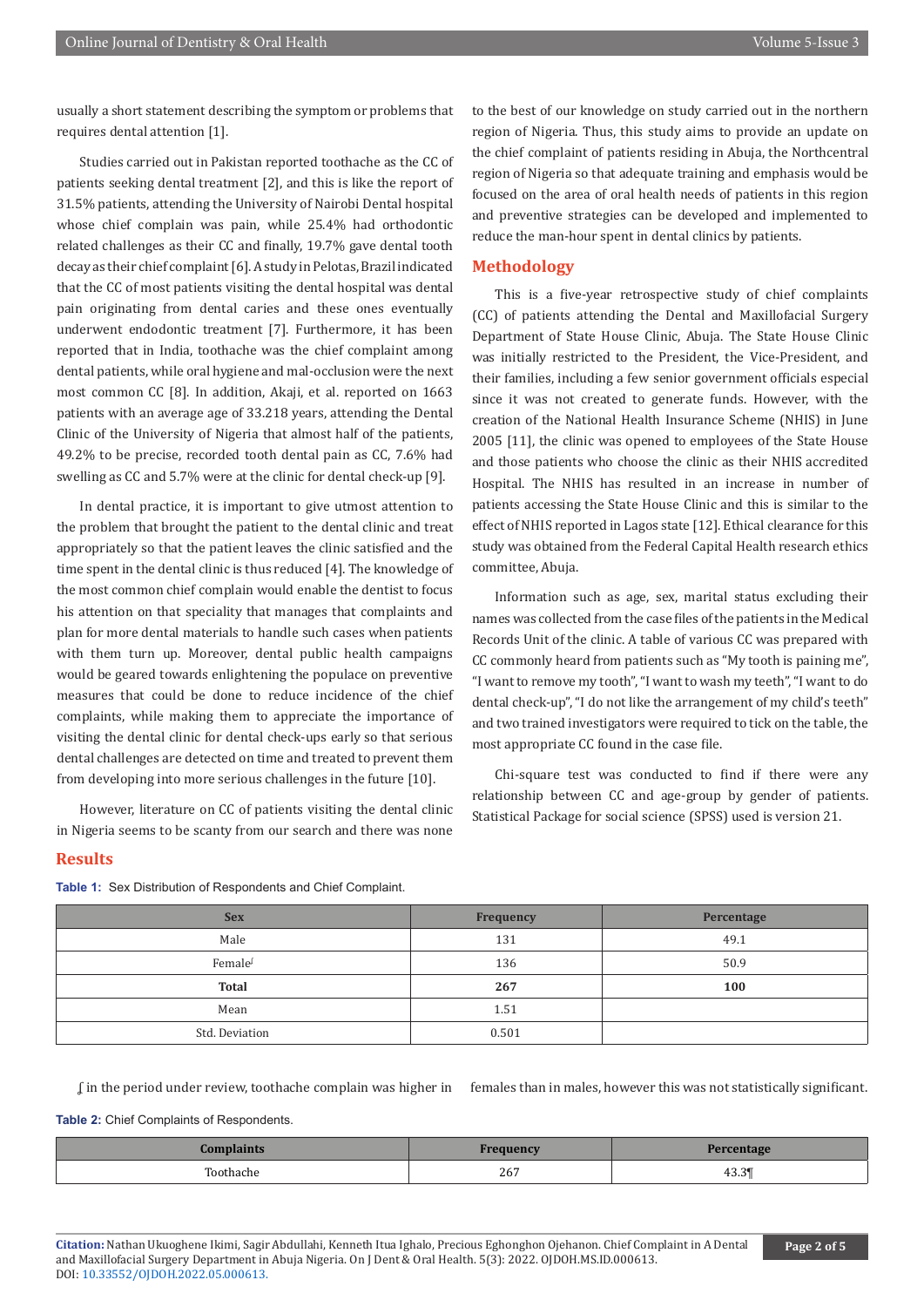| Routine Check-up            | 38             | 6.2          |
|-----------------------------|----------------|--------------|
| Tooth Decay                 | 64             | 10.4         |
| <b>Facial Swelling</b>      | 21             | 3.4          |
| Broken Teeth                | 27             | 4.4          |
| <b>Teeth Discolouration</b> | 22             | 3.6          |
| <b>Teeth Cleaning</b>       | 41             | 6.6          |
| Teeth Replacement           | 10             | 1.6          |
| Teeth Sensitivity           | 20             | 3.2          |
| Oral Ulcer                  | 9              | 1.5          |
| <b>Gum Bleeding</b>         | 15             | 2.4          |
| Intra Oral Swelling         | 9              | $1.5\,$      |
| Teeth Arrangement           | 11             | 1.8          |
| <b>Bad Breath</b>           | 8              | 1.3          |
| Gum Enlargement             | 5              | 0.8          |
| <b>Tooth Impaction</b>      | $\overline{4}$ | 0.6          |
| TMJ Pain                    | 6              | $\mathbf{1}$ |
| Others                      | 40             | 6.5          |
| <b>Total</b>                | 617            | 100          |

¶ Toothache is the most common complaints by patients.

complained of toothaches.

§ More females than males under the age-group of 21-30

Β Toothache complain was highest among males of 31-40 agegroups and this correlation is statistically significant at the 0.01 level (1-tailed).



Source: Author's Computation 2021

**Figure 1:** Toothache was the most common chief complain for each year from 2019 to the early part of 2021. Patients were often not coming for routine check-up as shown.

**Citation:** Nathan Ukuoghene Ikimi, Sagir Abdullahi, Kenneth Itua Ighalo, Precious Eghonghon Ojehanon. Chief Complaint in A Dental and Maxillofacial Surgery Department in Abuja Nigeria. On J Dent & Oral Health. 5(3): 2022. OJDOH.MS.ID.000613. DOI: [10.33552/OJDOH.2022.05.000613.](http://dx.doi.org/10.33552/OJDOH.2022.05.000613)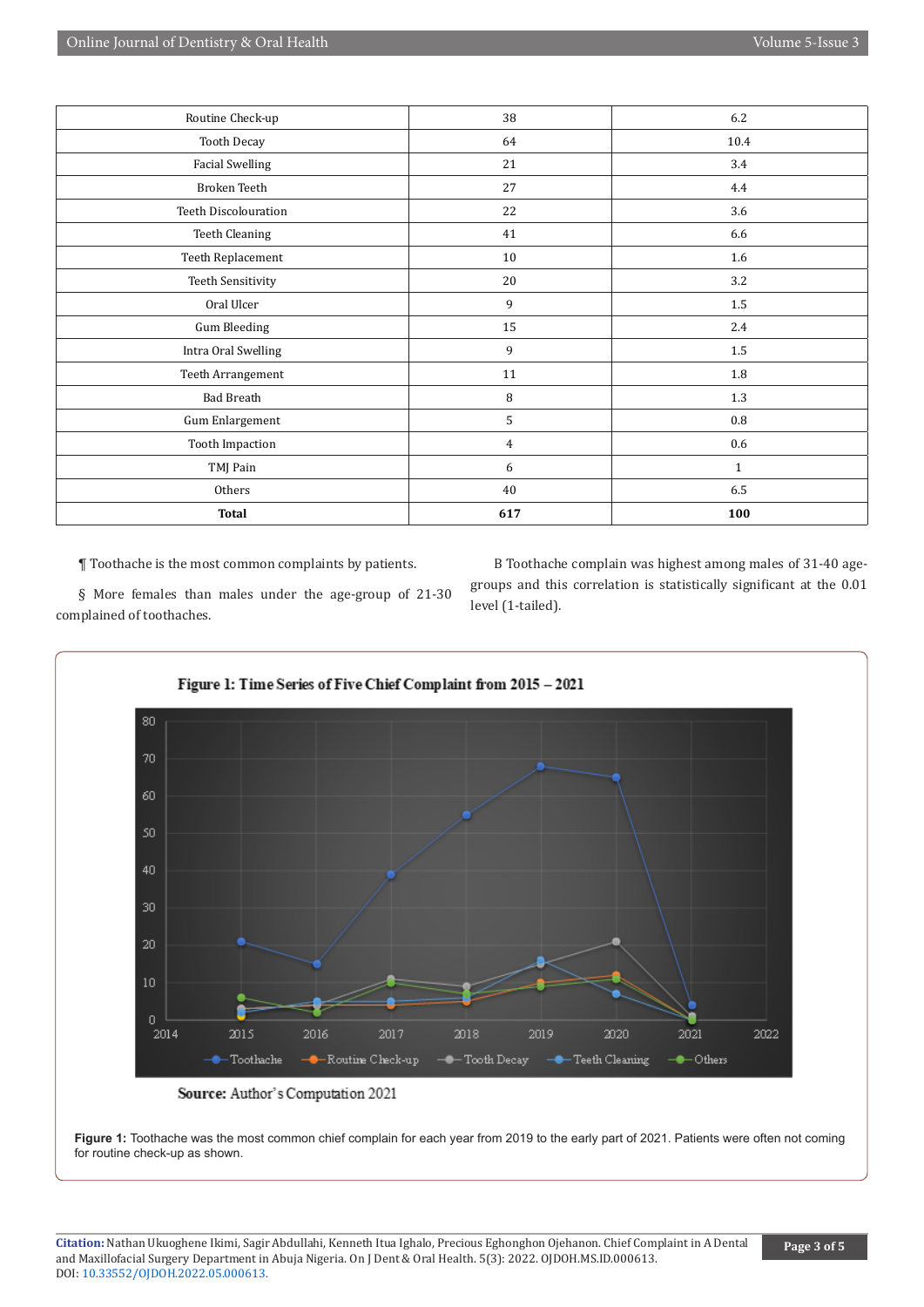| <b>Variable</b>   | Male (n=131)      | Female $(n=136)$ | <b>Total</b>      | p-value      |
|-------------------|-------------------|------------------|-------------------|--------------|
| Age Group (Years) |                   |                  |                   |              |
| < 10              | 18(13.74)         | 13(9.56)         | 31(11.61)         |              |
| $11 - 20$         | 15(11.45)         | 21(15.44)        | 36(13.48)         |              |
| $21 - 30§$        | 18(13.74)         | 34(25.00)        | 52(19.48)         |              |
| $31-40β$          | 37(28.24)         | 27(19.85)        | 64(23.97)         | < 0.01       |
| 41-50             | 25(19.08)         | 21(15.44)        | 46(17.23)         |              |
| 51-60             | 13(9.92)          | 14(10.29)        | 27(10.11)         |              |
| $\geq 61$         | 5(3.82)           | 6(4.41)          | 11(4.12)          |              |
| $Mean \pm SD$     | $18.72 \pm 10.08$ | $19.43 \pm 9.36$ | $38.14 \pm 17.51$ |              |
| Chief Complaint   |                   | $-267$           | 100%              |              |
| Male              |                   | 131              | 49.06%            | $.655\alpha$ |
| Female            |                   | 136              | 50.94%            |              |

**Table 3:** Age Group by Sex Distribution of Toothache.

#### **Discussion**

This is a retrospective study of the chief complaints of patients who attended the dental and oral maxillofacial surgery department of the State House Clinic Abuja, over a period of 5 years, for the management of oral health challenges. The sample size of this study is a limitation that may affect its interpretation and it may not be a general reflection of chief complaints pattern in Abuja, Federal Capital Territory (FCT), Nigeria. Moreover, the study was done at a clinic that does not have a good mix of the general population of the federal capital territory, Abuja. Access to the State House Clinic (SHC) is limited to a certain category of government employees and those who chose SHC as their Health Provider in the National Health Insurance Scheme (NHIS) [11, 13]. In addition, SHC was originally created to operate as a clinic but became a Medical Centre as the facility was expanded during President Obasanjo period as the President of Nigeria (1999-2007). However, due to insufficient funding plus the fact that the medical centre was not originally established to generate funds, it was changed back from a Medical Centre to a Clinic. With these change, new restrictions were introduced which affected the number of patients that could access healthcare at the clinic as this number dropped drastically [14]. A reduced attendance in SHC by extension, also affected dental and maxillofacial surgery department, hence the low number of cases that were recruited for this study. Therefore, it is the authors believe that a better reflection of chief complaints in Abuja would be provided by a result from a retrospective study of Government Dental Centres where patients from diverse educational and social background have unrestricted access.

Nevertheless, in SHC the percentage of females that reported with toothache as Chief Complaints (CC) was 50.9%, and this was higher than males who recorded 49.1%. This result agreed with a similar study conducted in Benin city Edo state, and some parts of the world where a higher female percentage with toothache as CC were reported [15-17]. While this study did not investigate the reason for the higher female percentages, possible reason could be that the females were more concern about the state of their teeth than the males which led to a higher percentage of females attending the dental clinic more than their male counterparts. Maheswaran et al study in Malaysia agrees with that assertion because he concluded that females' attendance pattern to the dental clinic was more preventive oriented than that of males [8]. Additionally, it is also possible that the females were not employed and were more at home which gave them more flexible time schedule to attend dental care facilities more than the males.

 In our study, the total number of patients, male and female that presented with toothaches as chief complaints was 43.3% of the 267 patients whose dental records were reviewed. This result is in consonance with the study conducted by Ali in Iraqi among 407 patients, in which 47.02% were at the dental clinic for toothaches [18]. Additionally, Warnakulasuriya in Sri Lanka reported that dental caries was the chief complaints among the patients that were investigated [19]. This may not be surprising because toothaches resulting from dental caries has been described as "the most prevalent chronic diseases of people worldwide" [20].

In our study, toothache complain was highest among males of 31-40 age-groups and this correlation is statistically significant. Agreeing with this report is an Australia study that reported prevalence of toothaches being common among young people below the age group of 45-61 [21] and a Brazilian report of a prevalence of 34.8% which was among middle aged adults of 35-44 years old [22]. This age group is the economically active age group, therefore if this number keep increasing and more males keep spending time at the dental clinic, then the negative outcome would be a lower number of males reporting for work at their place of employment and this would have a ripple effect on the country's economy with much funds being lost [22].